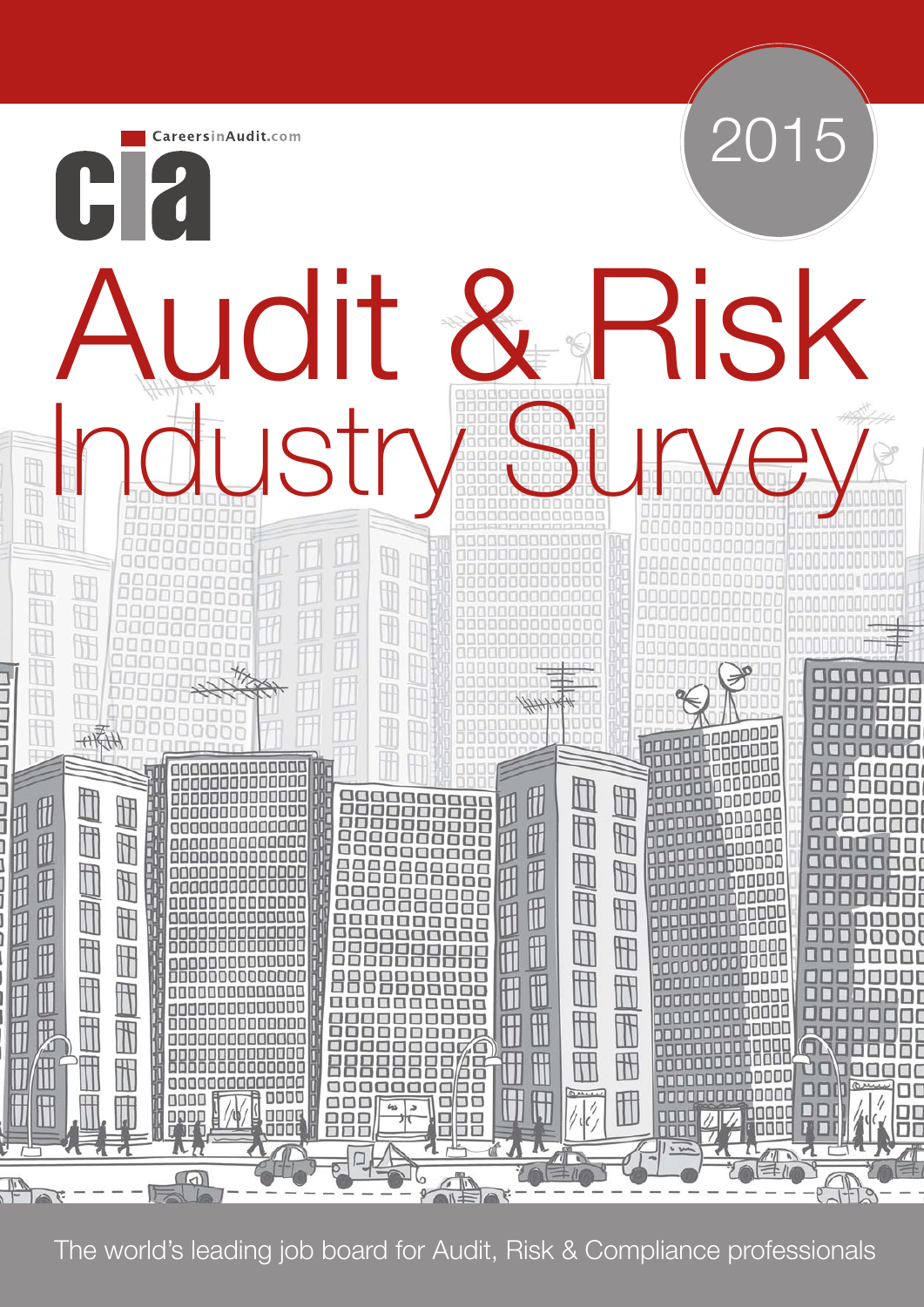

### Setting the scene

In the wake of a number of corporate scandals this millennium, Enron and WorldCom arguably being the most notable, the question of ethics and professional standards for the accounting profession has understandably come under much greater scrutiny.

To some degree, different industry bodies and governments have been proactively tackling this issue over the past decade. For example, in the UK there has been a spate of legislative measures including the Companies Act 2006 requiring each director 'to exercise reasonable care, skill and diligence' and The Bribery Act 2010 which requires all UK based companies that export, (or plan to export) goods and/or services to be able to demonstrate that they have implemented 'adequate procedures' to prevent corrupt practices by staff and anyone else who works on their behalf from giving or receiving bribes. Most recently, The Enterprise and Regulatory Reform Act 2013 introduced the 'Whistleblowing' legislation.

Meanwhile international bodies such as the International Federation of Accountants (IFAC) and its many member associations and institutes, have identified certain ethical principles as being of crucial importance to the profession. These include **integrity, objectivity, professional competence and due care, confidentiality, and professional behaviour.** However, ethics tokenism (simply identifying and articulating them) is not enough. In order to put them into practice, organisations need to adopt values that will adhere to the principles and maintain the confidence of stakeholders.

Progress has been made, but of course the 'moral compass' at work still has many grey areas and it is up to the individual organisation what they choose to enforce. This year, the annual CareersinAudit.com research study probed further. During July–September 2015, we asked more than 1,700 accountants across the globe, including recently-qualifieds, auditors, analysts, audit seniors, audit managers, senior audit managers, assurance managers, compliance managers, risk managers, financial controllers, CFOs, financial directors and partners a series of questions around what action they would take if they suspected unethical activity in their organisation. We also enquired as to whether they believe their organisation may not have acted independently from the commercial pressures faced by their clients or within the business. The research also looked at whether enough is being done to protect whistleblowers and their views on whether intimate relationships within the office are acceptable. **We may think we share the same moral compass at work but, in reality, are they poles apart?**

Finally, our report would not be complete without including our year-on-year trends focusing on when people in the marketplace are going to actively look for a new job and the reasons for doing so. We also investigate what would make them stay, how many would consider working abroad and if so what are the current destination hot spots for jobseekers in 2015. As always, please get in touch if you have any questions about the results or our analysis and we will be more than happy to discuss this further.



**Ethics:** What is your **Moral Compass?**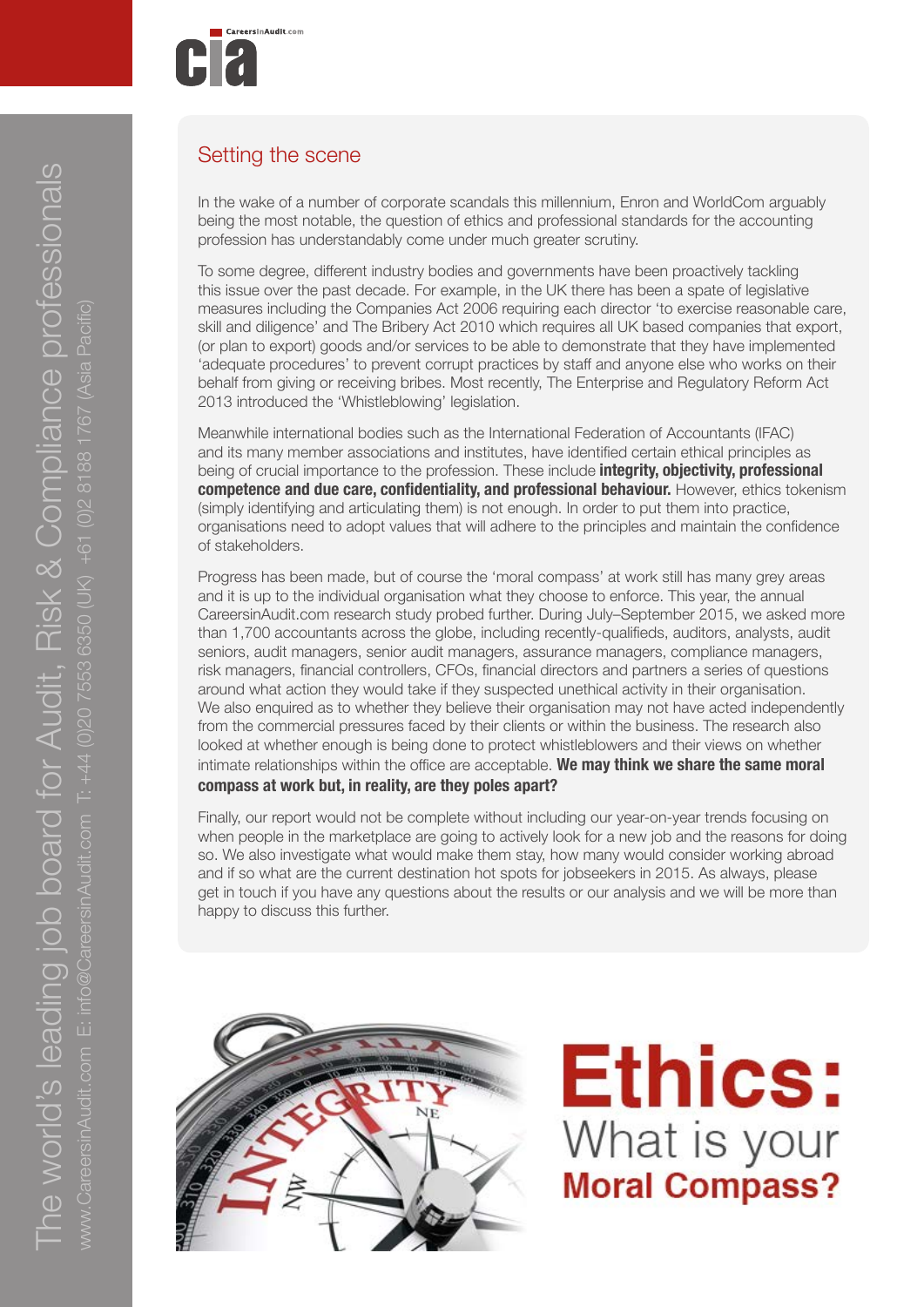

# Section 1 – Ethics

#### An honest profession?

**43% ...aware of a senior staff member making an unethical decision for a commercial result**

Despite the fallout from a spate of high profile corporate scandals, it would appear that **the accountancy profession is still not squeaky clean with all its working practices**. 20% of respondents believe between 10–20% of those in the profession have helped their clients create a set of accounts that are deliberately misleading. A further 10% believe more than a quarter of the profession have been acting unethically and 5% believe half of the profession are not acting with integrity over client accounts. Furthermore, nearly half (49%) of respondents have known of a specific situation where a colleague has been pressurised by a line manager or a partner to ignore an adjustment that should have been made to a set of accounts.

It would appear that senior members within certain organisations are not leading by example, with just under half of respondents (43%) aware that a senior staff member within their company had deliberately chosen a commercial result for the business/client, despite that fact that the decision could be unethical.



#### The right environment to blow the whistle?



Whilst many in the profession are only too aware that practices at work are not always pointing to the right side of the moral compass, sadly it appears they do not feel comfortable being a whistleblower – defined as 'one who exposes any kind of information or activity that is deemed illegal, dishonest, or not correct within an organisation that is either private or public'.

Indeed, more than two thirds of those in the profession believe that if an employee were to report the misconduct of a colleague they would not be protected against victimisation or dismissal, and more than half of respondents (57%) felt they could be targeted or lose their job if they were to report the wrongdoing of a client.

Perhaps the biggest call to action for employers is to make sure the business has a whistleblowing policy in place to **ensure that staff are not fearful of exposing unethical practices**. Otherwise, it's a catch-22 situation where staff remain quiet to keep their jobs intact and avoid victimisation, whilst other staff leave behind a trail of unethical practices.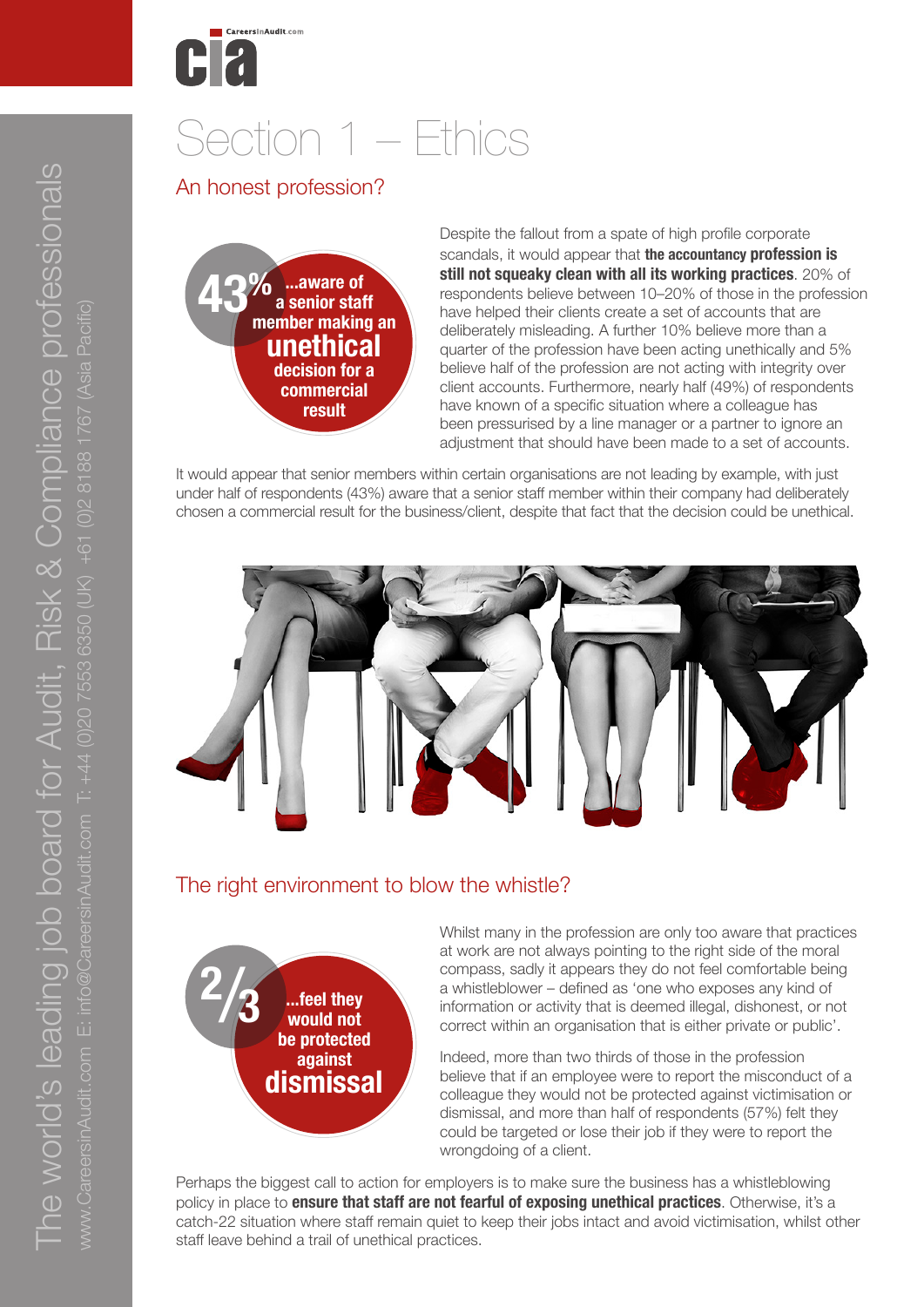

### Industry bodies need to up the ante/punishments



Whilst it is the responsibility of an organisation to establish policies, it would seem many in the profession are also looking for industry bodies to become more involved. More than half of respondents (55%) believe that industry bodies are not doing enough to promote awareness of ethical standards and a huge number in the profession **(85%) would take the prospect of a punishment from their industry body seriously**.

When it comes down to punishments, the majority (55%) believe offenders who deliberately sign off a misleading set of accounts should be banned from practising in their profession, a further 17% felt they should be fired from their job and just over a tenth of respondents (13%) believe that the guilty party should be sent to prison.

The majority (53%) also believe that ethical standards would be strengthened if the profession adopted a tougher stance and was governed by rules rather than principles.



#### Relationships at work



Whilst policies can be introduced to mitigate risk against corrupt or unethical practices at work, what can be said for relationships in the workplace? **Should employers keep a tight rein on intimate relationships taking place between other staff within the company as well as with clients?** 

Only 13% of respondents stated that their company has a ban on office relationships, leaving romance to be rife in the workplace, with three quarters of respondents knowing someone in their organisation who has had a relationship with someone else in the office. Despite such liaisons, nearly six in ten respondents believe that companies should ban relationships between those who work closely together in the office, with some going on to say that that business and personal lives should not be mixed and relationships at work can be detrimental to the organisation as well as to one's career.

Others believe that an inter-office relationship behind the scenes can come across as unprofessional and believe disclosure is paramount.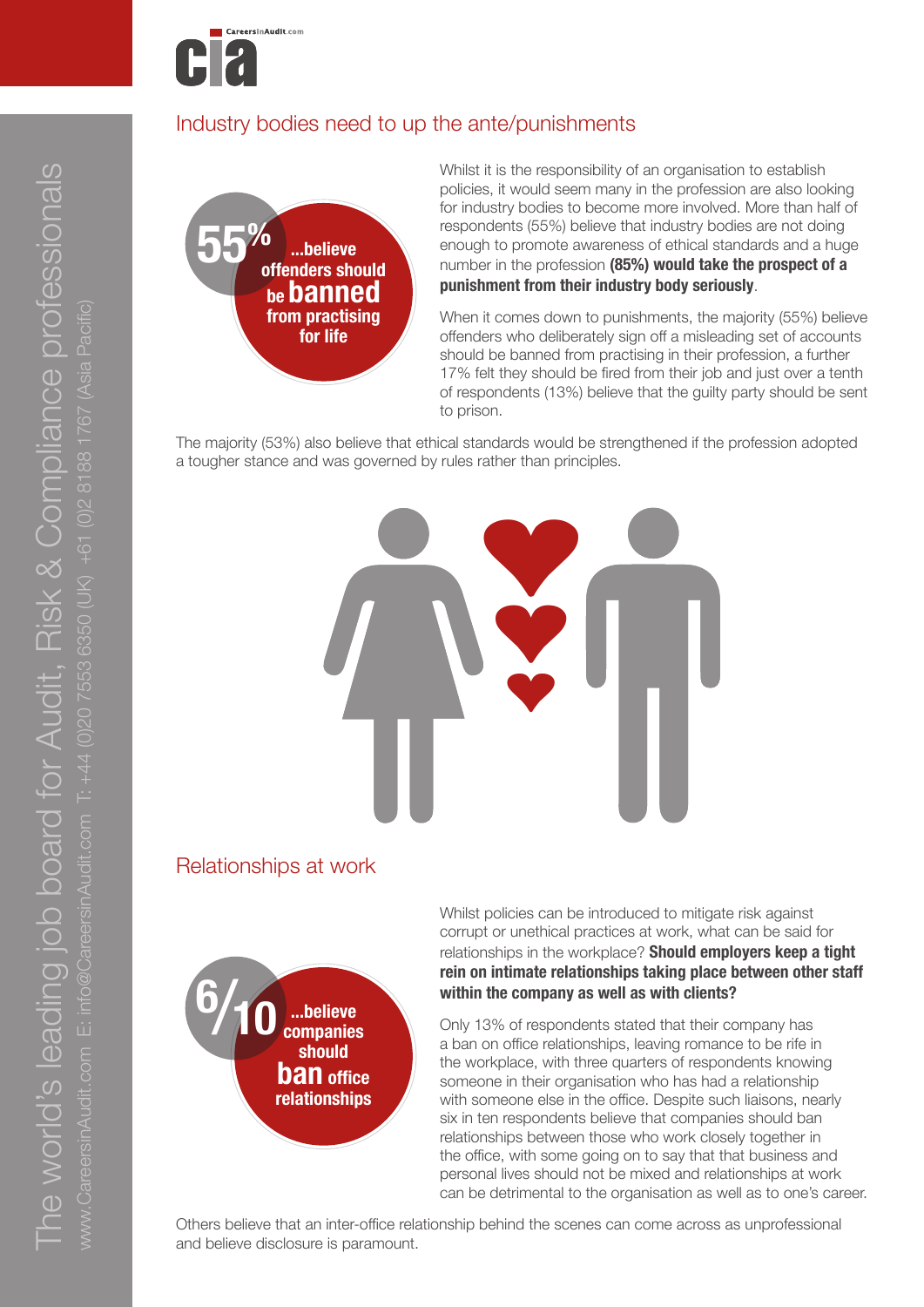

The level of seniority also came into question, nearly half (46%) felt a boss is exploiting his/her power if they have an intimate relationship with a more junior member of staff. This could pose further problems with the junior member further down the line, if he or she didn't want to continue in the relationship and was worried about their career being compromised within that organisation. Although on the flip-side, it could be argued that the junior member could also be exploiting the situation to fast-track their career.



More than half (54%) would not keep quiet if they knew about an inter-office relationship taking place, either choosing to report it to their line manager, saying something to one or both of the people concerned and even taking it to the top of the organisation believing it could impact on the work environment and affect team productivity.

Whilst **nearly two thirds do not think it's acceptable for a client facing staff member to have intimate relationships**  with a client, more than a third think it's fine as long as it is not someone directly in the client team.

But of course, lines can be blurred over what is acceptable, when and with whom. Plus not all relationships that start in the workplace are going to end happily ever after, therefore employers and line managers need to consider how to mitigate against any possible fall-out and what the potential impact could be on the business. Business owners should think about establishing a work place relationships policy to identify the roles that may need disclosure on relationships. The policy can also outline an employee duty to disclose information if there was a potential conflict of interest or a threat to the employer's business, as well as prohibiting intimate behaviour at work.

# The Moral Compass – Conclusion

Maintaining a level of ethical conduct goes above and beyond legal requirements, however there is a school of thought that believes accountants tend to focus on the technical issues and lack ethical sensitivity to recognise ethical dilemmas involved with their work, which could ultimately lead to making wrong decisions. Accountants could be trained to identify the moral dimension of seemingly technical issues.

**Employers should strongly consider drawing up clear ethical policies** so staff are aware of when they may be 'crossing the line', the penalty for breaching this and the importance of disclosure. At the same time, employers also need to create an environment where staff are not fearful to come forward should they suspect unethical behaviour has taken or is taking place.

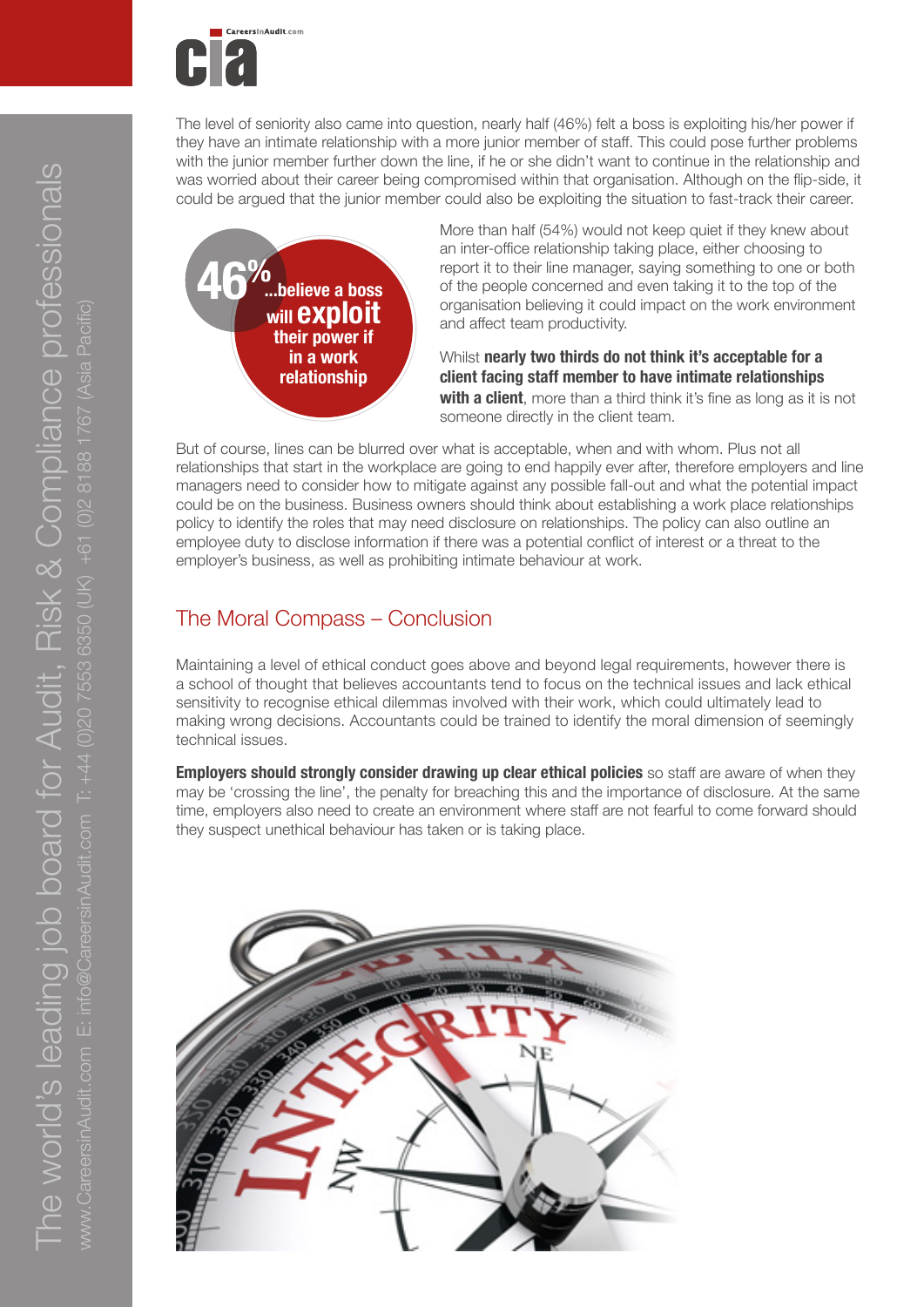# Section 2 – Stay or go?

# Should I stay or should I go?

When we first ran our research back in 2010, many countries were in the midst of an economic decline. Pay freezes and redundancies were a plenty and perhaps the two biggest drivers for nearly half of respondents immediately looking for a new job. With a better economic outlook in 2015, things seem to have settled down and for the last couple of years, there seems to be less immediate need to leave, although more than a third are still looking right now. **Within a year, nearly two thirds of respondents will be actively searching for a different role**.

### When will you look to find a new job?





Whilst money and status are always going to feature high on the candidates' list for why they are leaving, it is interesting to note that the top reason this year (30%) for seeking new role is because they 0 are keen to work abroad, this was followed by the fact they have not been promoted or received a pay rise when they believe they should have. There was also a marked increase in employees expressing dissatisfaction around the working environment and 16.9% (up by 6% from last year) said their reason for wanting to leave is because they do not like their current company's culture. 30

Clearly there is some work to be done if employers want to retain star employees. This could be achieved by providing opportunities for staff to work abroad as well as making sure there is a clear career path set out so they can work towards their goals of getting a promotion or pay rise. Of course 20 it's not just down to specific work goals, as increasingly many employees are looking for a better work/ it's not just down to specific work goals, as increasingly many employees are looking for a better work<br>life balance. They also want to enjoy coming into work, along with the perks and non-financial benefits that come with the job.

# What is the main reason for this?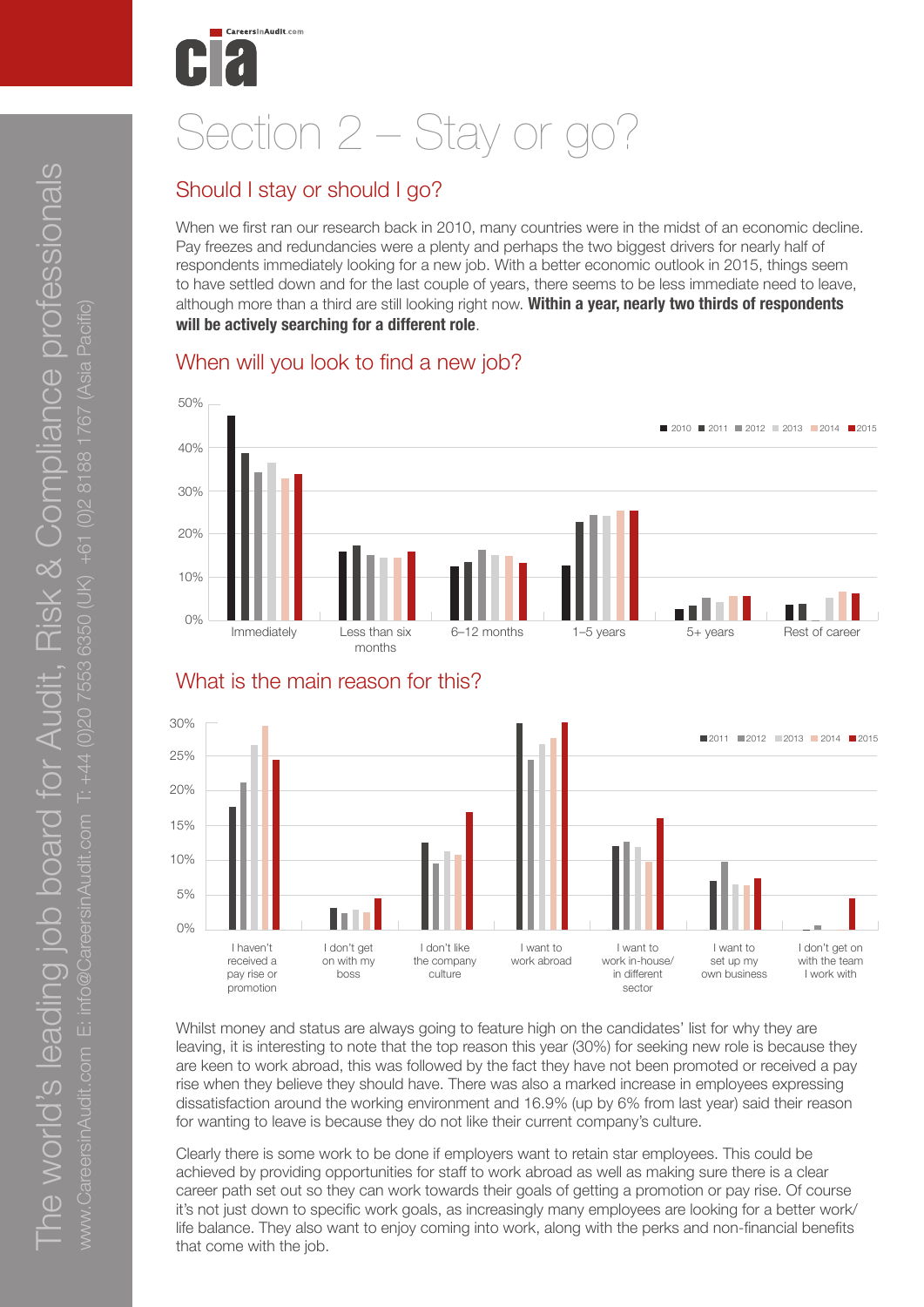

## What could make you stay?



# Career destination hotspots

This year, working abroad was stated as the top reason for wanting to leave one's current job.<br>
Horizonially many are now reasoning that a may a shund is a good way to gracing analogue Increasingly many are now recognising that a move abroad is a good way to progress one's career and not just a side-step, although a better/work life balance continues to be the biggest lure for those looking to work overseas.



Whilst Western Europe, United Kingdom, North America and Australia/New Zealand continue to be the top career destination hotspots, it is interesting to see that the Middle East has also regained popularity top career destination hotspots, it is interesting to see that the Middle East has also regained popularity and climbed back into the top 4 rankings for desired places to work after a sharp decline at the start of the global financial crisis years. There has been huge economic growth in the region over the past few the global financial crisis years. There has been huge economic growth in the region over the past few years, even with the recent question mark of oil prices and the negative effect on Dubai's construction years, even with the recent question mark or oil prices and the negative effect on Dubai's construction<br>Industry from the GFC. But with plans underway for the Fifa World Cup in Qatar in 2022 and Dubai hosting the World Expo in 2020, the demand for jobs in the region is likely to get even bigger over the 20 next few years.

# What would be your main reason for moving abroad for work?